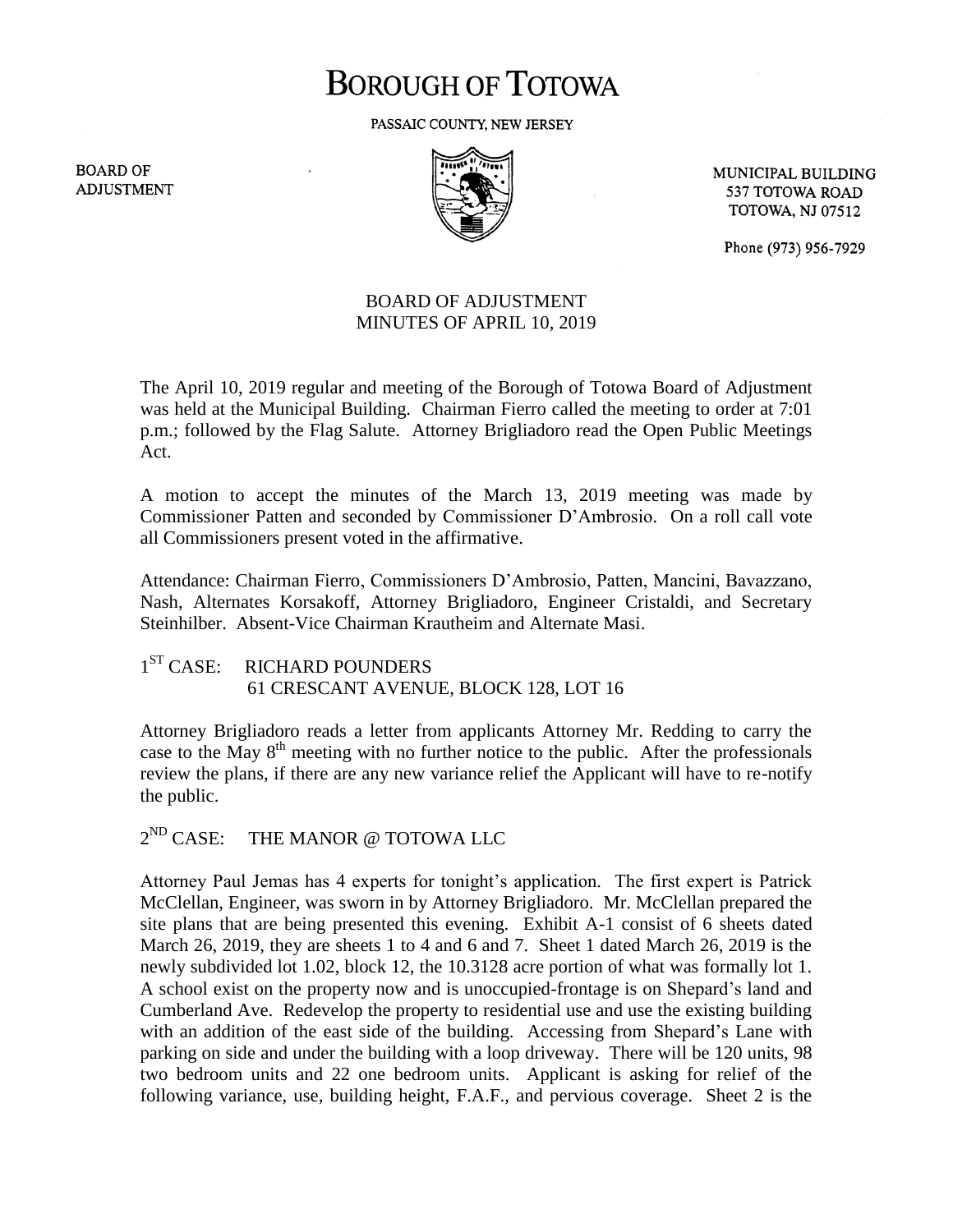site dimension plan, Sheet 4 is the grading plan, and the topography is high on the northern end of the property. A storm water managements system will be done by the State of NJ rules. Sheet 7 is the landscaping plan; they will provide significant amounts of landscaping to be added along with a fence. The trees around the perimeter of development and screening wall of trees along the Cumberland Avenue right of way. Exhibit B-1 is an email from McClellan to Darlene Green dated April 10, 2019. Exhibit A-3 is the Corso letter. Exhibit B-2 is the report from our Board Engineer. The board planner report dated April 8, 2019 from Maser Consulting review items 1,2, and 3 are commentary for Board to understand the Application-on page 4, section 383-2A, there will be trees removed-they can provide a tree removal plan. Most of the trees are weathered and old, Applicant will save what can be saved, and this can be a stipulation of approval. Section 415-78F, there is no variance needed, this is a variance for parking screening. The Applicant has no objection to changing the species and location. The Planner will address page 5 and 6. Section 415-99B is proposing street trees rather than the waiver, the Applicant will comply with the ordinance. Items 1, 2, and 3 the Applicant is agreeing with them that a variance is needed. On sheet 4 of 9, the grading plan, varies from 5' to 20'. On page 8, section 415-100E, the Applicant will comply with the ordinance and no waiver will be needed. On section 415-107A, sheet 2 of 9, the monument sign is 3' high and 5' long. Section 415-108A, the solid waste and recycling will comply, there will be no waiver needed. Attorney Brigliadoro states in accordance with the RSTS standards, 236 parking spaces are required, in accordance with the Boroughs ordinance 240 parking spaces are required, and the Applicant is supplying 303 parking spaces. In continuing to review the sections, section 415-109D there is no waiver needed, the Applicant will comply. Section 415-114E, the Applicant is proposing a 10 foot fence so they comply. Section 415-114H, the Applicant will comply. Section 415- 115A, the Applicant will provide and comply.

Review of section D

Item 1-The Planner will address

 Item 2A-The Applicant has to designate the limits of the wooded areas which they will on the tree plan

 Item 2B-The one existing building did not propose a use, but could add to the plan Item 2C-The Applicant will provide

Item 2D-The Applicant will show

Item 2E-The Applicant would ask for a waiver

Item 2F-The Applicant will comply

 Item 2G-The Applicant submitted architectural plans and does not feel they need a waiver

Item 2H-The Applicant explains the current building is vacant

Item 3-The Applicant will submit a survey of the demolition plan (removal plan)

Item 4-There was a drafting issue; the Applicant will make plans consistent

Item 5-The Applicant will supply the original letter of denial

 Item 6-The Engineer refers to sheet 4, the Grading plan, the building height is calculated to the front of the building, which is on Shepard's Lane. Alternate Korsakoff asked if there was an established formula-Engineer McClellan states there is, but as the ordinance is read the front corners are part fill and pat cut, they calculated both methods.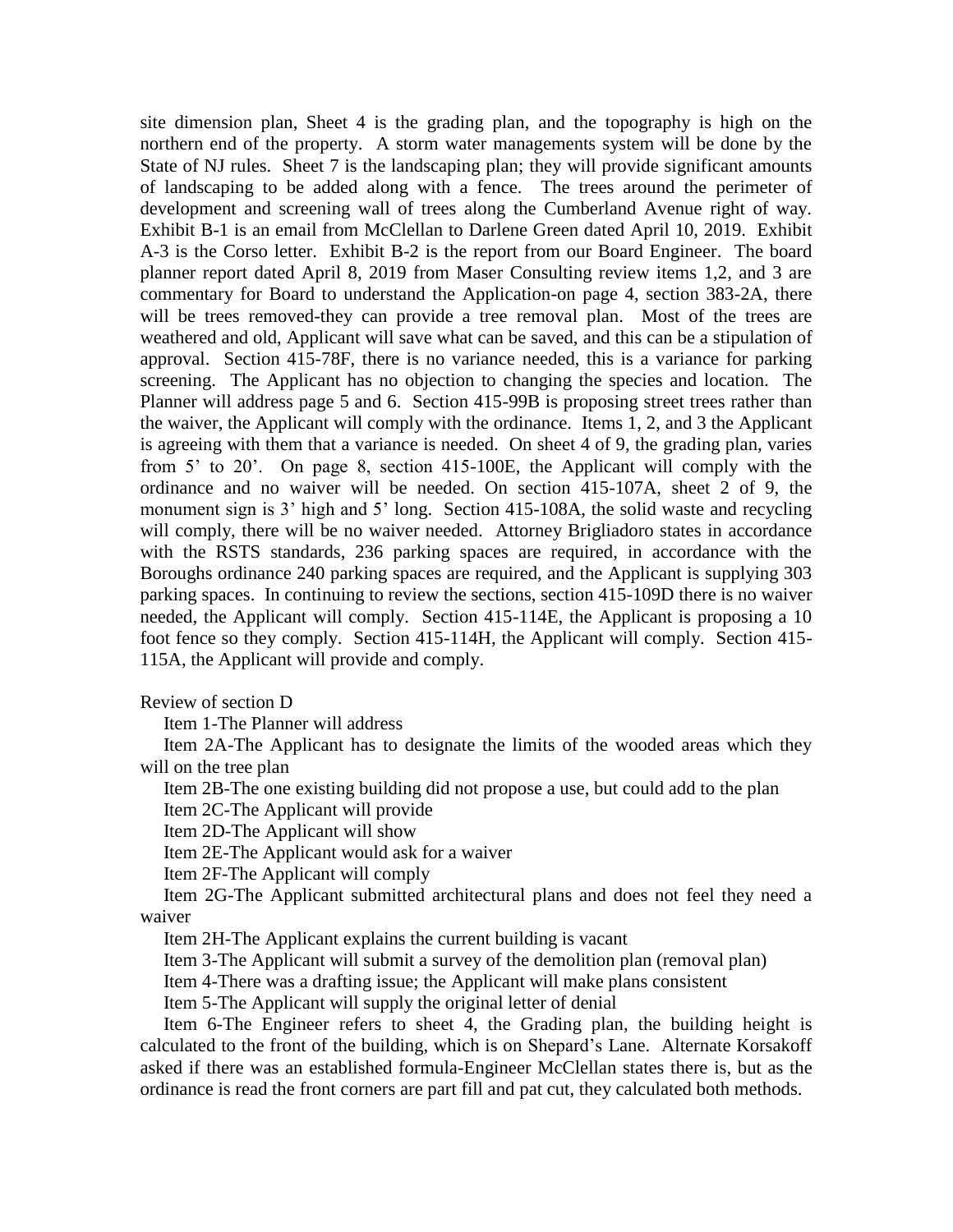Item 7- Because this is a residential use they do not need the waiver

Item 8-Street trees will be provided-no waiver needed

 Item 9-The Applicant will address this to the satisfaction of the Borough and Mayor and Council

Item 10-There is an error and this will be corrected

 Item 11-R-40 does not have the number of stories, as part of its requirements; Applicant will update the zone tables and variance accordingly

Item 12-51.8% is the correct calculation and will be updated

Item 13-This will be deferred to the expert

Item 14-This will be deferred to the expert

 Item 15-There will be 4 hydrants in the vicinity, 2 on Shepard's Land and 2 on Cumberland Ave. Commissioner D'Ambrosio asked about the pressure of the hydrants-There was no pressure flow test done at this time, the water main extension application which was done approx. 18 months ago-permits will be needed if there is an issue the Applicant will address.

Item 16-The Applicant will comply

Item 17-The Applicant will comply

Item 18-This will be deferred to the expert

Item 19-There is a 20 foot wide fire lane in the rear for emergency issues

 Item 20-On sheet 4 of the Grading Plan, parking spaces will be assigned-could dedicate one extra parking space to turn around

Item 21-No waiver needed-there are no undersized parking spaces

Item 22-The entrance gate will have a keypad

 Item 23-This will be removed and will be a dead end on the cemetery side, the dead end is at the property line.

Engineer Cristaldi states the retaining walls need structure and calculations.

Item 37-The Applicant will make adjustments

Item 38-The will be deferred to the time of building permits

Item 39-The Applicant will provide

 Item 40-The Applicant will provide a tree 10-12 feet of height and infill the tree fill that is there

Item 41-The Applicant will comply

Item 42-The Applicant will put more planting on that side

Item 43-The Applicant will comply

Item 44-The Applicant will comply

Item 45-The Applicant will provide and will add as a condition of approval

Item 46-The Applicant will provide

Item 47-This will be deferred to the expert

Engineer Cristaldi asked if there will be sidewalks on Shepard's Lane, there are not sidewalks there now all the way to Union Boulevard but if the municipality puts sidewalks in, the Applicant would comply. The tennis courts are for private use only. Commissioner Bavazzano stated for a job this large will power is underground or poles, it is Engineer McClellan's understanding is they will be told where it is going by the utility company but the trend has been underground. Commissioner Patten asked the rear of the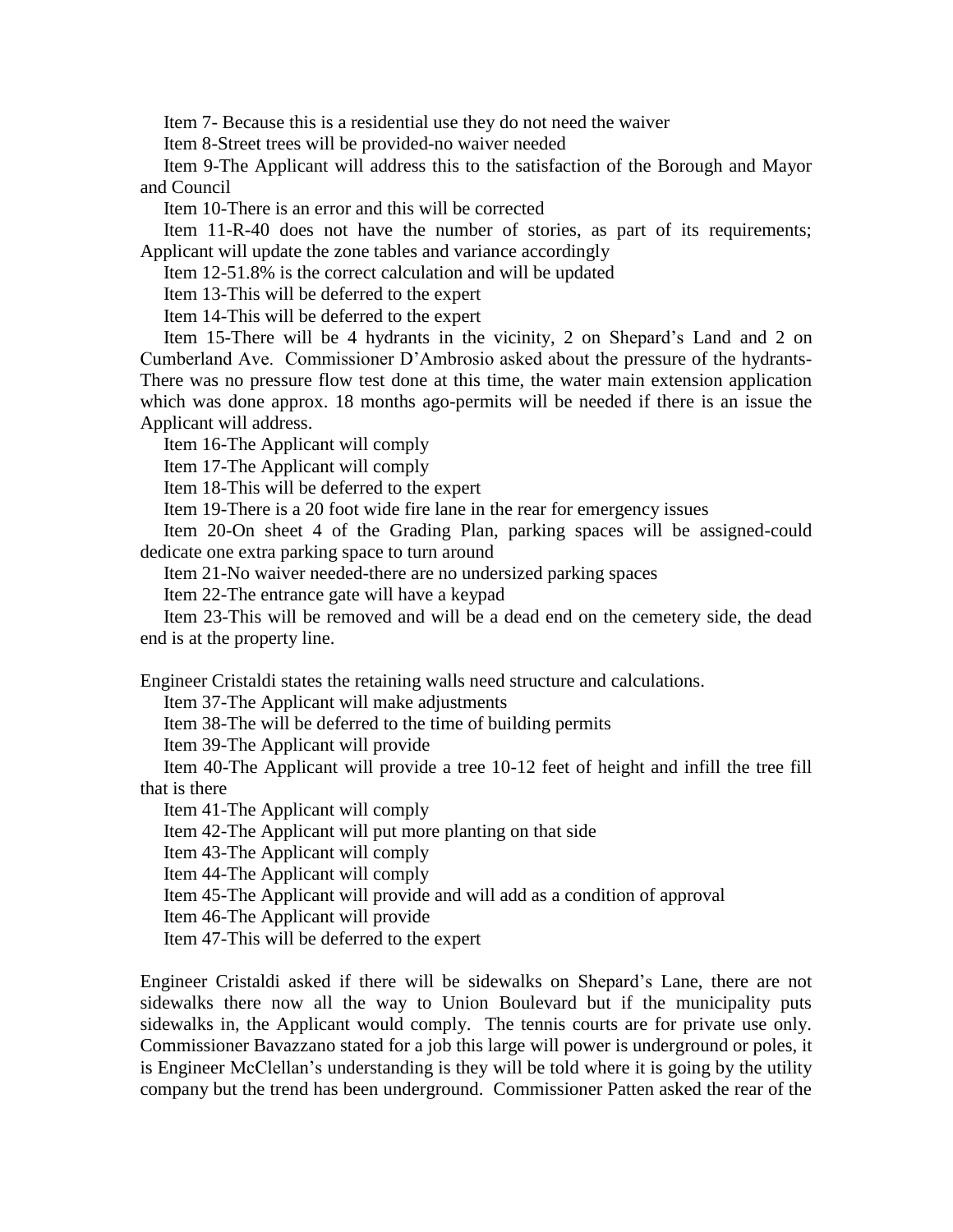property, where the retaining wall comes out on Cumberland Ave, will that retaining wall graduate down from 10 feet or stay at 10 feet-it will graduate down. Commissioner Mancini asked about fire trucks, will they have a problem maneuvering-This will be addressed by the expert.

Steven Corso, Architect, 676 Bloomfield Ave, Bloomfield is considered an expert in his field and was sworn in by Attorney Brigliadoro. Mr. Corso presents Exhibit A-4, a handout of photo renderings, and Exhibit A-5, the existing photo of structure. The existing structure on the left side will match the existing building to the new. Exhibit A-6, sheet A-1 is the Architectural plans and Exhibit A-7, sheet A-3 is the elevations. The Applicant is proposing 22-1 bedroom units that range from 1150 square feet to 1320 square feet and 98-2 bedroom units that range from 1350 square feet to 2650 square feet. Exhibit A-8, sheet A-3 is the building design, all residential units will have hardwood floors, recessed lighting, granite countertops, and stainless steel appliances. Mr. Corso addresses Ms. Greens report.

Item 27-The Applicant will comply

Item 28-The Applicant will provide

Item 29-There will be 10-12 feet trees planted

Item 30-The Applicant will supply the schematic plan

Item 31-This follows the contour of plan as best as it can

Item 32-There will be a roof parapet so the HVAC units will be hidden

Item 33-This is just a vending area

Item 34-The Applicant will prohibit

 Item 35-There is a 4 foot difference between the height the elevator needs and the ceiling height in the room, this won't be seen

Item 36-The Applicant will submit all materials and colors

Commissioner Patten asked if all the 2300 square foot apartments will be all on one level-the answer is yes. Commissioner D'Ambrosio asked if the units will be rented or for sale-the Applicant will respond. Planner Green asked if the 2600 square foot apartments are located on the  $3<sup>rd</sup>$  floor-the answer is yes.

Joseph Staigar, traffic engineer, 245 Main Street, Chester NJ, was sworn in by Attorney Brigliadoro and considered an expert in his field by the Board. Exhibit A-9 is a traffic analysis statement dated April 4, 2019. The traffic counts on Shepard's Lane and Union Boulevard done in March 2017 for a previous application that was in front of this Board and another was done last month-they did not change. With the former use, the property was licensed for 40 children that were emotionally challenged that lived on the site and for educational services for those children; there was a total of 85 staff that came in and out plus specialist. There were 3 shifts, 8 am to 4 pm which had 68 staff members, 4 pm to 11 pm which had 11 staff members, and 11 pm to 8 am which had 6 staff members. The shift changes happened at the peak of traffic hours. Some people car pool and some were dropped off. With those considerations on the previous use there were 67 trips in the am peak hours, 72 trips in the pm peak hours for the previous use. For the 120 proposed units using the Institute of Transportation Engineers trip generation manual there would be 41 trips in the am peak hours and 53 trips in the pm peak hours. The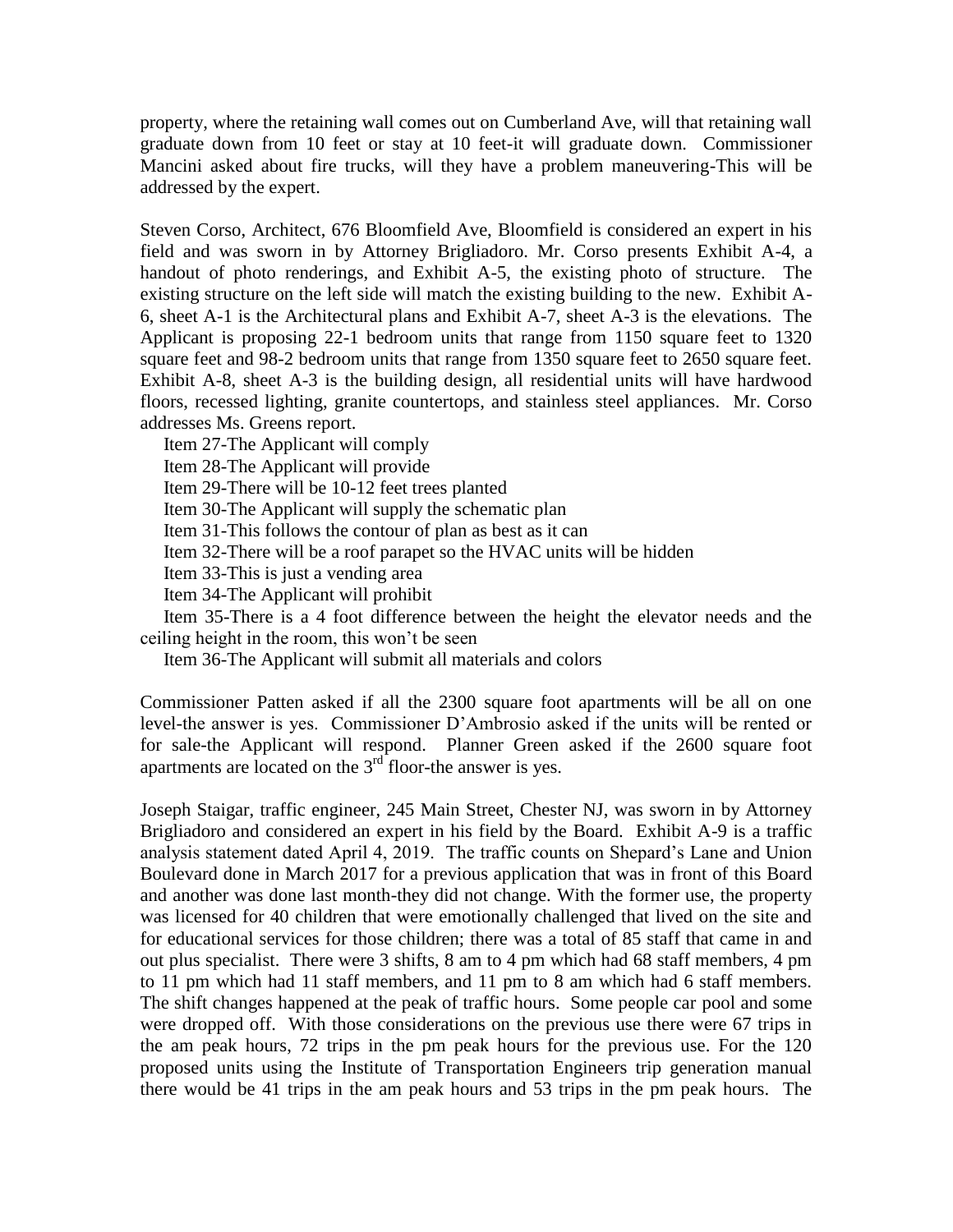reason for the increase is this is a residential use and not a commercial use. If they calculate the other approved project of 54 units that have not been built yet but that were approved there would be 60 trips in the am peak hours and 76 trips in the pm peak hours. The 24 foot isles for emergency vehicles, delivery services, and garbage removal. The impact of the property line fence in the site distances-they will not impair. Engineer Cristaldi asked if the level of service on delay-there is 60 seconds of delay. Commissioner D'Ambrosio asked about the handicap spots-there needs to be 2% which comes to 7 spots and the Applicant will comply with ADA. Commissioner Patten asked about when the Applicant received the information about the previous use-The Applicant spoke with Father Gino and the numbers. Attorney Brigliadoro looked at the previous 54 unit project and this project is almost the same amount of traffic when school was opened.

A break from the meeting was taken at 9:10 pm and resumed at 9:18 am, a roll call was taken.

Gregory Orss, Planner, 470 Manolokin, Brick, NJ was sworn in by Attorney Brigliadoro and considered an expert in his field by his Board. Mr. Orss reviewed reports. Mr. Orss goes over the positive and negative criteria's. The Application does provide the proposed use inherently serves the good of the public. Will the property owner suffer undue hardship if the required develop the parcel in the R-40 zone standards, Mr. Orss replies yes. The proposed use will serve the general welfare of the public and the proposed site is particularly suited for the proposed use. In Mr. Orss's professional opinion the proposed application as stated will provide to the surrounding neighbors and the town by supporting the goals of the Boroughs Master Plan. Planner Green asked about a substantial visual buffer-Mr. Orss states the landscaping plan will be formulated and will have species, installation guidelines and be a condition of approval. The goals of the Master Plan are to maintain a historic structure. The building is not on any national or federal registers. A D-1 use variance is needed for the purpose of the land use law that this Application would advance. The detriments of the development would be that this would be a denser development, and would be higher.

Skadr Mecca, resides at 46 Grandview Place, North Caldwell, was sworn in by Attorney Brigliadoro. This Application will be a gated community and condos to be sold, the owner also owns other properties, approx. 600 units and are sold through a management company. Attorney Brigliadoro states that under the law the board cannot dictate the form of ownership.

At this time the Board opens the meeting to the public.

Edgar Gomez, resides at 1 Murphy Court and was sworn in by Attorney Brigliadoro. Mr. Gomez asked about the traffic, where will it enter and exit. Engineer McClellan refers to sheet 2 of 9, the access is on Shepard's Land across form Murphy Court, there will be 2 lanes, one in and one out plus a circular loop. What will the impact on water when there is a fire. Mr. McClellan states it will impact residence but thankfully fires do not happen that often.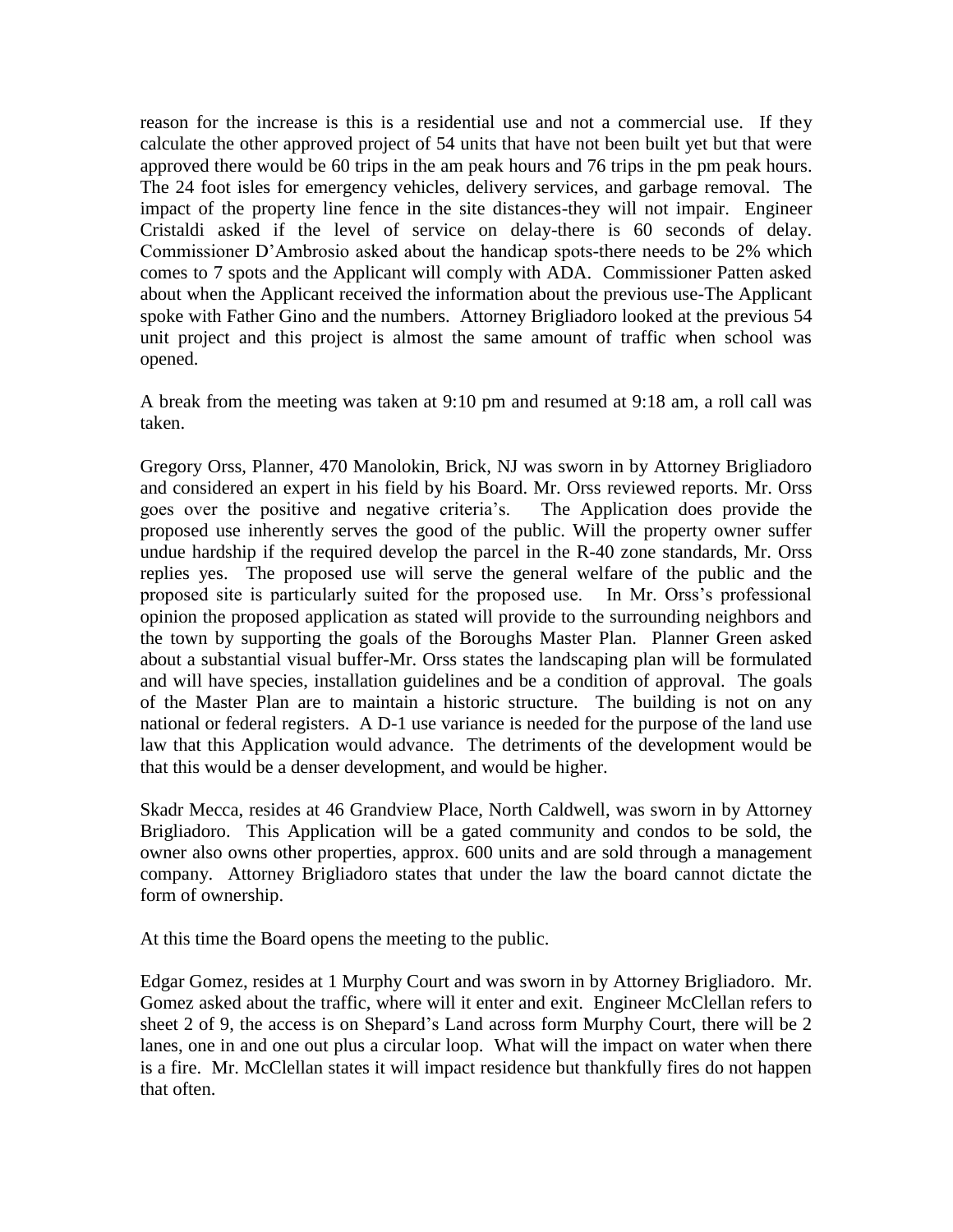John Kuiken, resides at 77 Shepard's Lane, was sworn in by Attorney Brigliadoro. Mr. Kuiken feels this Application is too large; he has lived at this address for 41 years. His concerns are, increase in our schools and the buses, will there be multiple families living in one unit, the building is not appealing to look at, what about the water issues, the traffic is going to be very bad and a traffic light might need to be installed at Union Boulevard and Shepard's Lane, need for more police officers. Commissioner D'Ambrosio wanted to be sure that all residents were notified, Totowa and Paterson residents were notified.

Sharon Grosso, resides at 131 Shepard's Lane, was sworn in by Attorney Brigliadoro. Ms. Grosso wants to make sure the dark sky law was compiled-the answer is yes. Attorney Brigliadoro states the light cannot spill over to adjourning properties. The set back from the existing building to the right away line is between 80 to 100 feet. Ms. Gross wants to know what the time frame if approved how long-Engineer McClellan states typically 4 to 6 months. Ms. Gosso wants to know about the time limits for the tennis courts-it would be earlier than 8 pm. The tennis courts would be lit for safety.

Jiwung Yun, resides at 125 Shepard's Lane, was sworn in by Attorney Brigliadoro. Mr. Yun's concern is the light; he has many windows and gets a lot of light now. Engineer McClellan suggest using evergreens style trees that are fuller at the base.

At this time the portion of the meeting is closed.

Attorney Brigliadoro states the preliminary and final site plan approval for 20 unit multifamily residential project. There is a D-1 use variance relief, D4 F.A.R. with a maximum of 30% where 51.8% is being proposed, D5 density variance, D height variance where 30 feet is allowed and 51.45 is being proposed. All C variances were eliminated. The design waivers for the fence around the tennis court and the tiered walls no higher than 10 feet. Impervious service coverage where 20% is allowed and 20.5% is being proposed.

A motion was made by Commissioner D'Ambrosio to approve the application and seconded by Commissioner Patten. Application passed 7-0 @ 10:22 pm.

### RESOLUTION TO MEMORIALIZE:

# 1<sup>ST</sup> CASE: ENGLEWOOD LABS 20 CAMPUS ROAD, BLOCK 10.01, LOT 6 & 7

Application was approved for an addition to an existing industrial building with site plan approval and variances for front yard setbacks, side yard setback, F.A.R., and height variance for property located in the I-3 zone and any others that may be required.